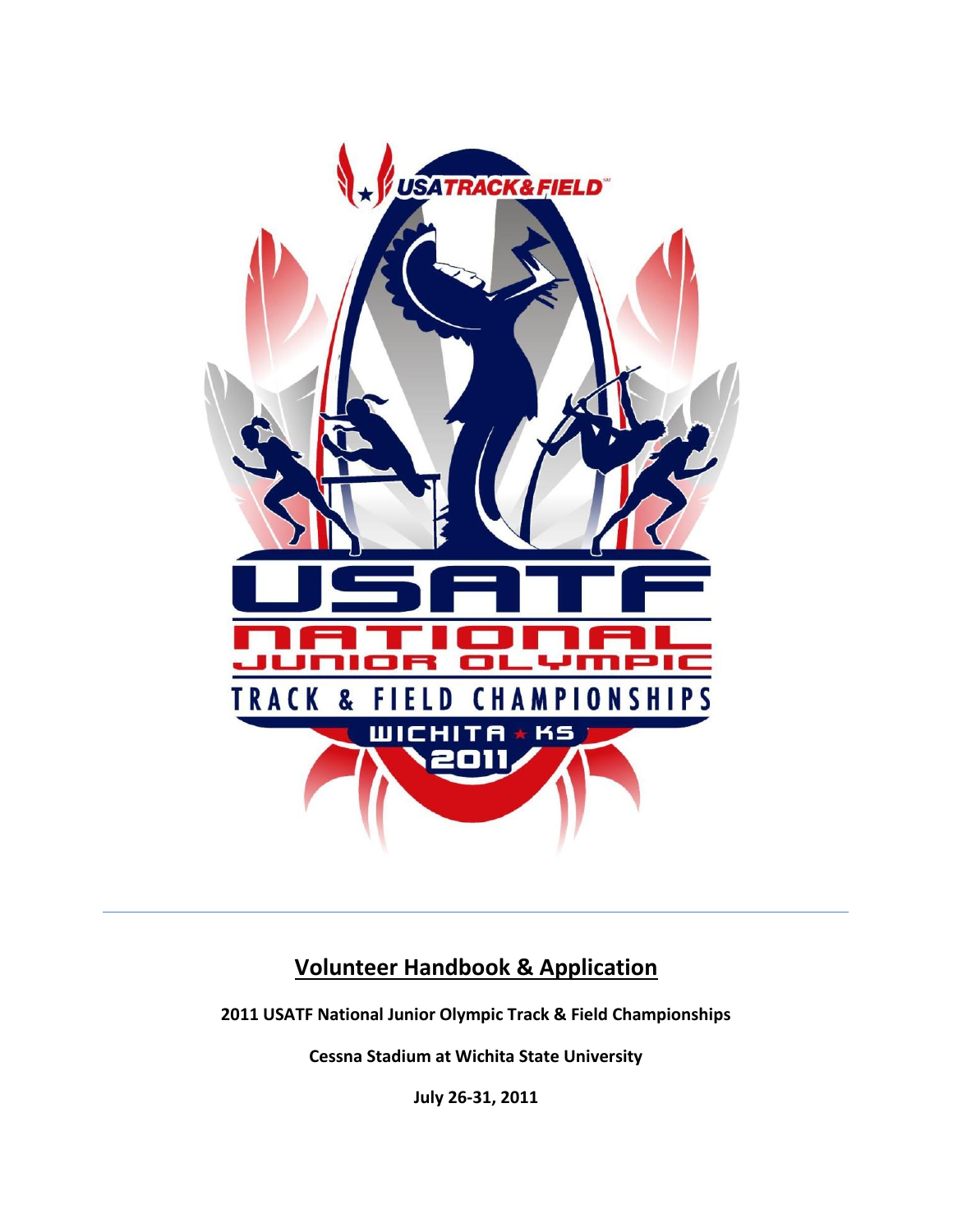







# **Thank You to our LOC Sponsors:**









**Notes**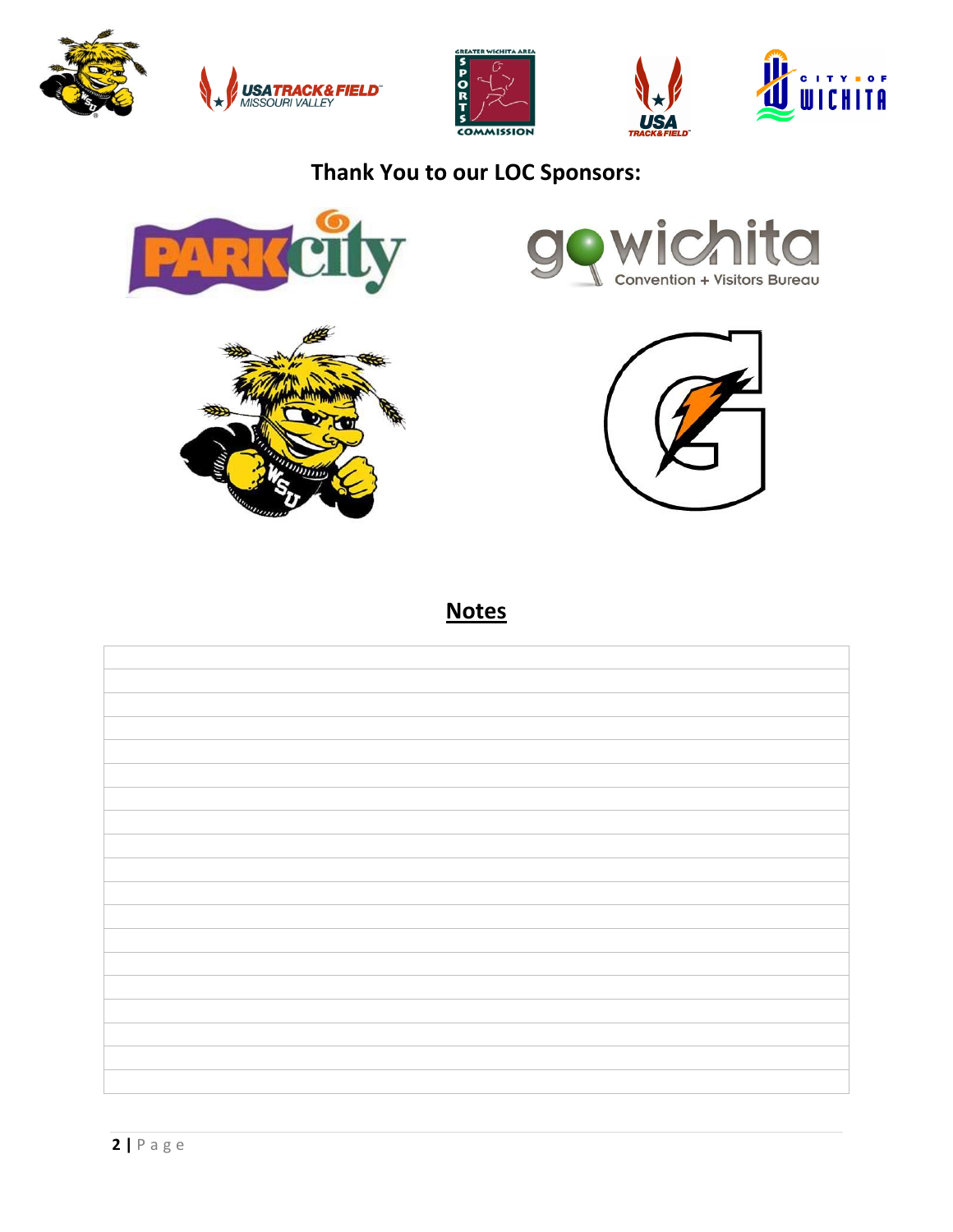







Welcome to the 2011 USATF National Junior Olympic Track & Field Championships at Cessna Stadium. We are grateful for the time, energy and effort you are dedicating to the young athletes who will be visiting the Greater Wichita Area. Your sacrifice is greatly appreciated by the Greater Wichita Area Sports Commission as well as the student athletes competing in the event.

As you know July will be a hot month and we want to take every precaution to ensure your safety and well being during the event. Please be sure to bring the following items:

- **Water Bottle**: We will have plenty of beverages and ice but be sure to bring your own container to fill.
- **Sun Screen**: Be sure to bring the sun block of your choice as most of the event will be outdoors under the heat and sun of the day.
- **Back Pack or Bag**: We will have a secure place for you to place any items you may need such as medication, sun block, cell phone, etc. We will secure these for you during the term of your shift and you will have access during any time that you may need something during your shift.
- **Dress Appropriately**: The temperature could be very hot so please feel free to wear athletic shorts, comfortable shoes, cool socks, and head wear to block the sun from your eyes. T-shirts will be provided for volunteers.
- **Weather Gear**: You may bring your poncho, rain coat or umbrella in case of inclement weather.
- **Volunteer t-shirts**: Please wear volunteer issued t-shirts provided at all times (A t-shirt will be provided to volunteers by the Greater Wichita Area Sports Commission). Volunteer t-shirts will be your entrance pass into event areas.

The 2011 USATF National Junior Olympic Track & Field Championships is a very large event with many duties that must be taken care of. We ask the following with your help.

- **Please be on time**: Timeliness is critical as we plan to host the largest USATF Junior Olympic event in history. We will be on a very tight schedule and your assistance with maintaining the schedule will be important.
- **Please e-mail any questions**: We welcome your thoughts, input and questions. Please do not hesitate to e-mail questions as they are not a bother to us but rather a help in many ways because if you have a question, chances are that someone else has the same question.
- **Please attend volunteer meetings**: It is important that everyone attend the schedule meetings. This is a chance to get to know one another before the event and come together to share information, questions, and ideas. Thank you.

We will never know the tremendous impact we will have on these young people. It is our privilege to be able to serve their needs while they are in our community. Our investment in these young people's lives is an investment of our own future both in our community and abroad.

*Thank you for your service and dedication. We are truly grateful.*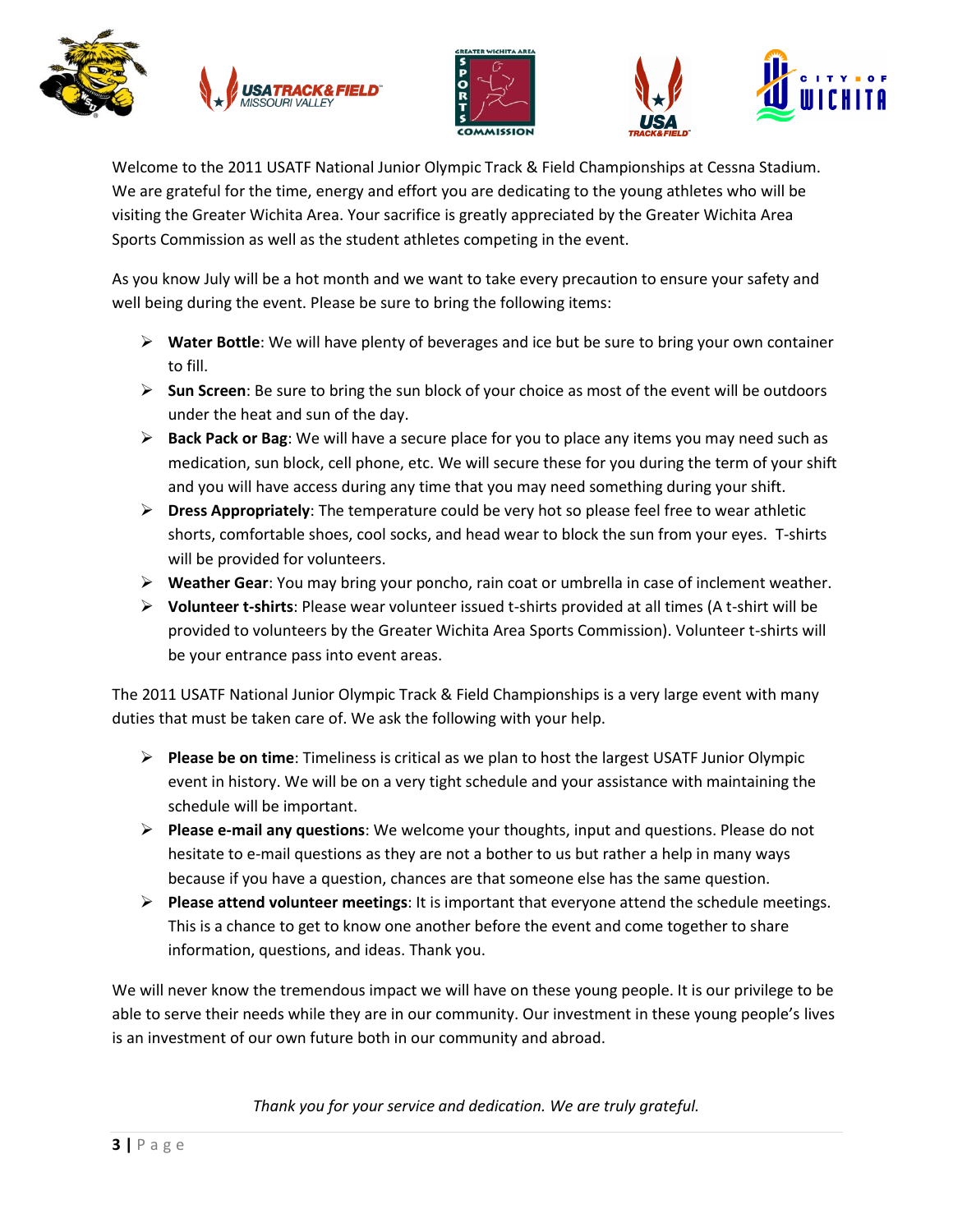







# **Mandatory Volunteer Meetings**

**(Please attend one of the following meetings)**

- **1. Thursday, June 2 nd , 2011 at 6:00pm (Wichita Ice Center (Upstairs) 505 W. Maple, Wichita, KS 67213)**
- **2. Thursday July 7th , 2011 at 6:00pm (Wichita Ice Center (Upstairs) 505 W. Maple, Wichita, KS 67213)**
- **3. Thursday July 21st , 2011 at 6:00pm (Wichita Ice Center (Upstairs) 505 W. Maple, Wichita, KS 67213)**

*The meetings will last approximately 1 hour. You will need to attend one of the meetings listed above to receive your volunteer t-shirt and assignment sheet. Please take a minute and mark these dates on your calendar. Thank you.*

Topics for the meeting will include:

- $\triangleright$  Review Schedule
- $\triangleright$  Review Job Descriptions
- Open Q&A
- $\triangleright$  Set Up & Tear Down Assignments
- $\triangleright$  Distribution of Volunteer T-Shirts
- > Distribution of Assignment Sheets

#### **Volunteer Shifts**

- **Crew #1**: 7:30 am 11:00 am (Report to the volunteer tent at 7:30 am
- **Crew #2**: 10:30 am- 3:00 pm (Report to the volunteer tent at 10:30 am)
- **Crew #3**: 2:30 pm- 6:00pm (Report to the volunteer tent at 2:30 pm)
- **Crew #4**: All day shift 7:30 am 5:00 pm (Report to the volunteer tent at 7:30 am)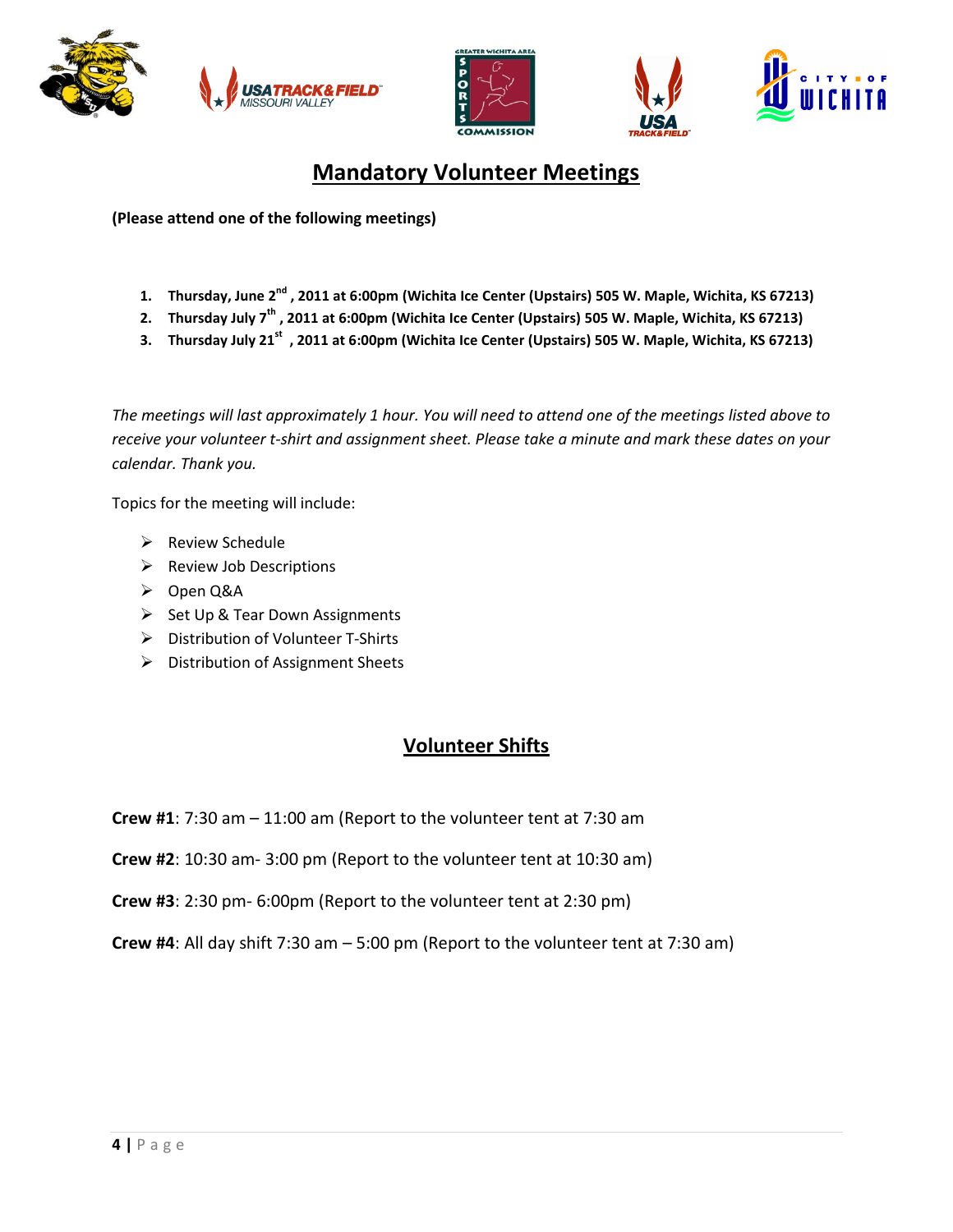







# **Facilities Map**

*The following map is an overview of the event layout.*



## **Please take the following steps when arriving for your shift:**

- 1. Volunteer check in: Please arrive on time to the volunteer tent for check in. This will be on the South end of Cessna Stadium located at the end of the athlete's village.
- 2. T- Shirts and a place to change will be available at volunteer check in.
- 3. Proceed to the volunteer hospitality tent next to check in.
- 4. Breakfast or lunch will be available for all volunteers before and after your designated shifts.
- 5. Fill your water bottle with ice and beverages provided at the volunteer hospitality tent before your shift.
- 6. You will be met by an escort at the volunteer hospitality tent who will lead you to your work location and will help you with your individual assignments.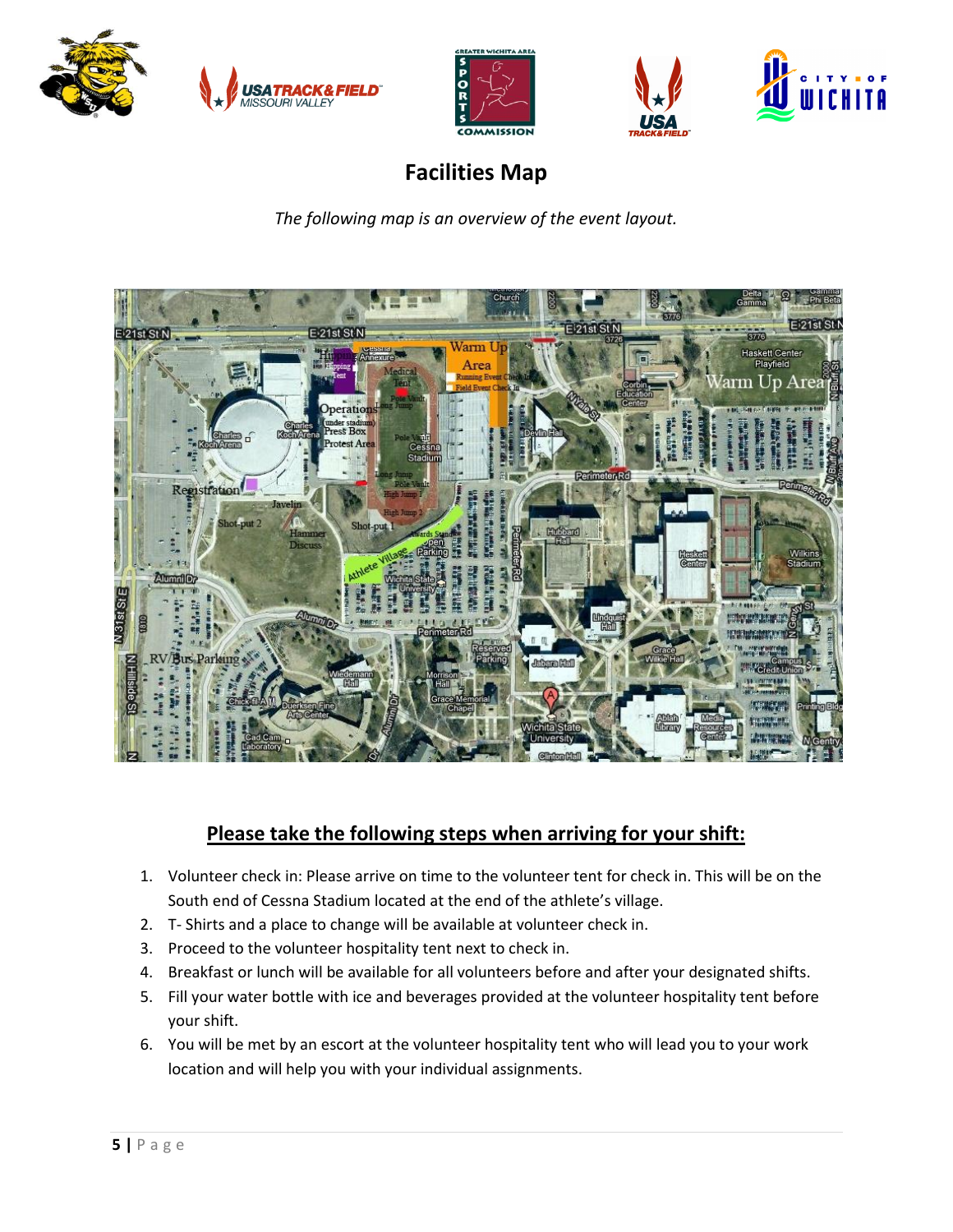





## **Job Descriptions**

The following are job descriptions of the various volunteer opportunities. We will fill these on a first come first assignment basis. Choice will be given on availability, as follows:

## **Track & Field Volunteer Positions**

**Starting Line**: This will involve helping officials begin each race. Volunteers will assist in lining up athletes for the beginning of the race and getting the next group ready to go.

**Hipping tent**: This location will be where the athletes receive their numbers for the race. Volunteers will help store athletes gear for pick up after the completion of the race. Volunteers will help seat the athletes in rows to get ready to go to the starting line for competition.

**Pole Vault**: This will require assisting officials with the pole vault competition.

**High Jump**: This will require assisting officials with the high jump competition.

**Hammer/ Discuss**: This will require helping officials with the hammer and discuss competitions.

**Shot-Put**: This will require helping officials with the shot-put competition.

**Javelin**: This will require helping officials with the javelin competition.

**Long-Jump/ Triple-Jump**: This will require helping officials with the long jump and triple jump competition.

**Steeplechase**: This will require helping officials with the steeplechase competition.

**Warm- Up areas**: Helping in the warm up areas will require assisting athletes and monitoring the warm up area as well as help in maintaining the area for debris and cleanliness.

**Combined Events**: This will require helping officials with the combined events.

**Hurdle crew**: This position will require some lifting and the ability to move hurdles on and off the track in high temperatures. Physical ability to perform in high temperatures is a requirement of this position.

**Clerking Tent**: Requirements to help in the clerking tent will entail helping officials check athletes in and walking with the athletes to the hipping area. Walking long distances will be a requirement of this position.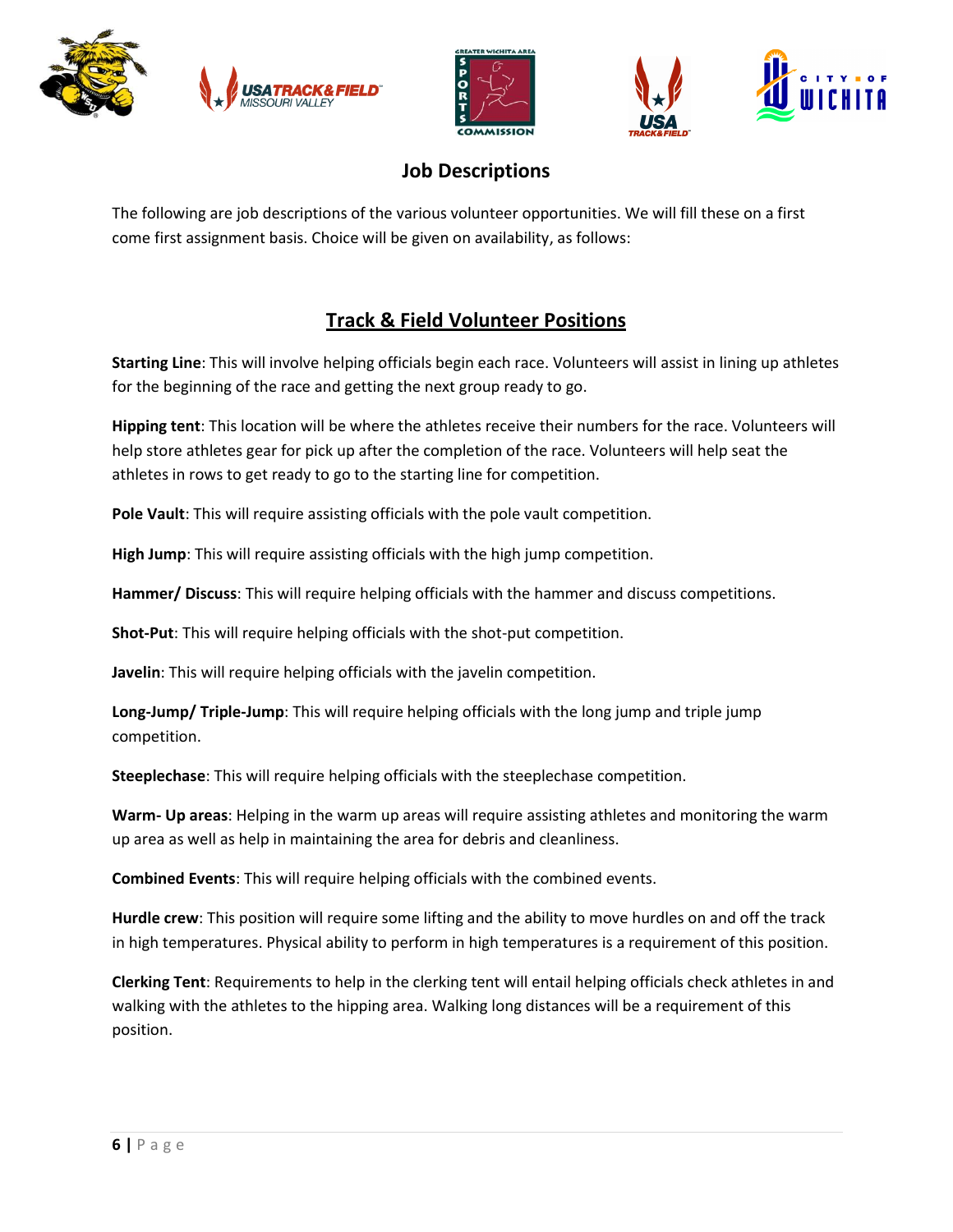







#### **General Event Volunteer Positions**

**Meet administrative assistant**: The assistant will be assigned for the day to USATF personnel in helping the meet administrators in various tasks. This will require a day long commitment.

**Ticket Sellers**: This will require ability to handle money and make change. Ticket sellers will be at the entrance of Cessna Stadium selling tickets. We will be selling event tickets to the general public so some guest service skills are required.

**Entrance Ticket Takers**: Ticket takers will be required to monitor tickets to ensure the ticket purchased is the correct ticket for entrance to the event.

**Credential Entrance Monitors**: Credential monitors will be required to check paperwork on those wishing to enter the venue on a pass. Credentials will have to be checked before entrance into the designated area is allowed.

**Program Sellers**: Program Sellers will be required to handle money and make change. We will be selling USATF programs to the general public so some guest service skills are required.

**Hospitality Assistants**: The hospitality room will be located at the "Champion's Club" inside Koch Arena. Hospitality assistants will refill and stock the hospitality room as well as serve beverages and maintain cleanliness of the facility.

**Medical Support Volunteers**: This will require assisting medical personnel with athlete care. Some medical background is preferred.

**Media Support Volunteer**: This will require assisting photographers, media personnel and other media support systems within the event.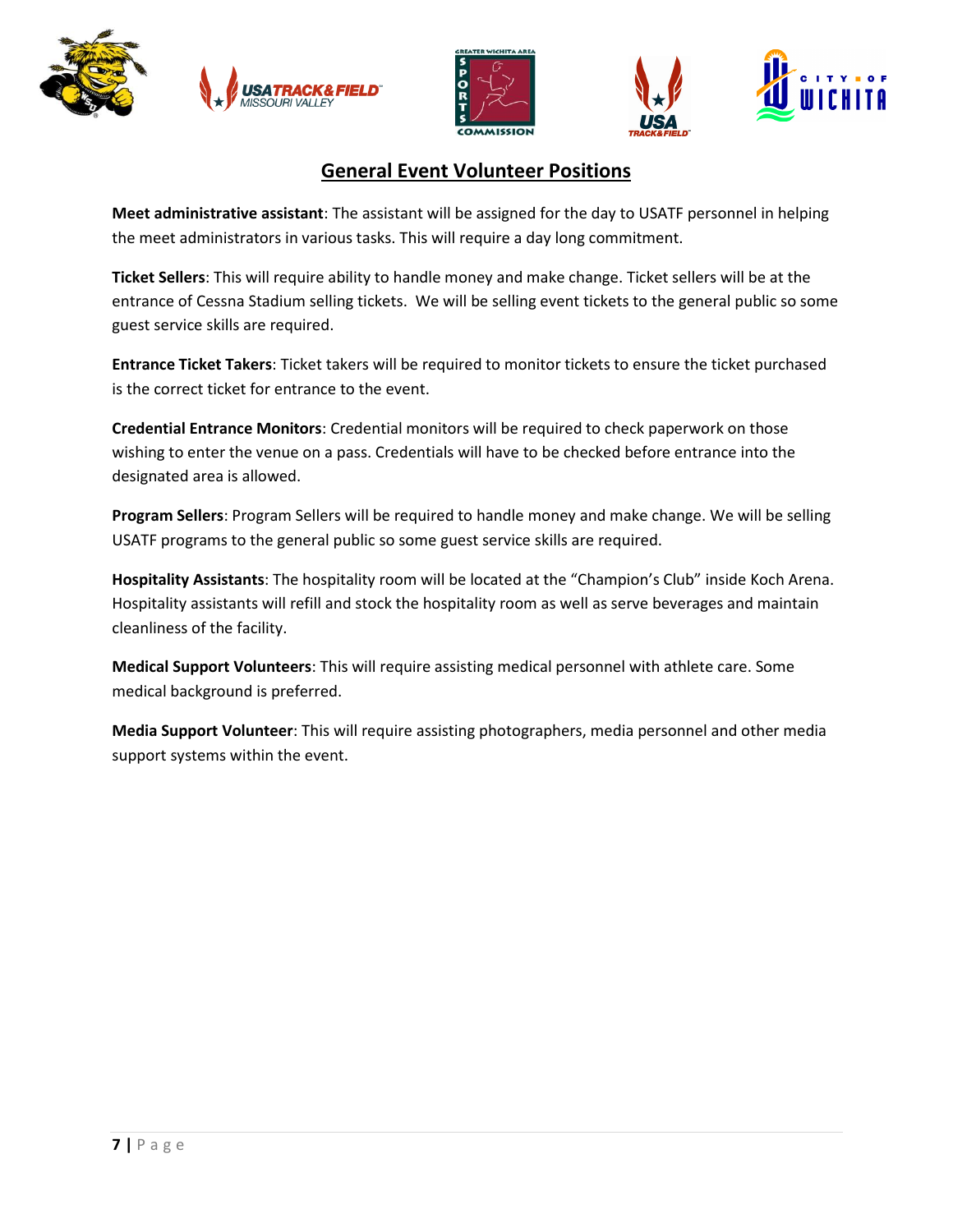







### **Operational Event Volunteer Positions**

**Finish line**: this will require the ability to lift coolers on and off trailers. This will be assisting athletes with beverages and ice packs upon completion of the race or competition.

**Award area**: This will require some logistical acumen to award champion athletes during the competition. The award tent will be located at the athletic village on the south side of Cessna Stadium.

**Inflatable area**: This will require handling money and making change. Inflatable entertainment will be provided for athletes during non-competition time. There will be a fee charged for riding on the inflatable rides.

**Contestant entertainment**: This will encompass a large area of contestant activities and supervision.

**Packet Pick up/ Registration**: Packet pick up will be inside the main entrance of Koch arena. This will start the day before actual competition on Monday July 25, 2011. This position will be indoors for those not able to stay in the heat.

**Refreshments/ Ice**: A large quantity of beverages and ice need to be distributed across the event campus. This will require the ability to lift ice and coolers and drive to designated locations within the campus.

**Opening ceremonies**: This will require parade marshals to help line up student athletes to walk in during the opening ceremonies parade as well as help seat athletes upon exiting the area after they are introduced during.

**Athlete's Village**: The athlete's village will be located south of Cessna Stadium and will require supervisors to ensure cleanliness as well as monitor activity.

**Parking attendants**: Parking attendants will check the credentials of those wishing to park in designated areas. This will require standing for long periods of time.

*Please Note: No official or volunteer (except relay management) may participate in public testimonials, endorsements or promotion of any product, food or service or a sponsor, supplier or donor. Thank you for your consideration of these matters.*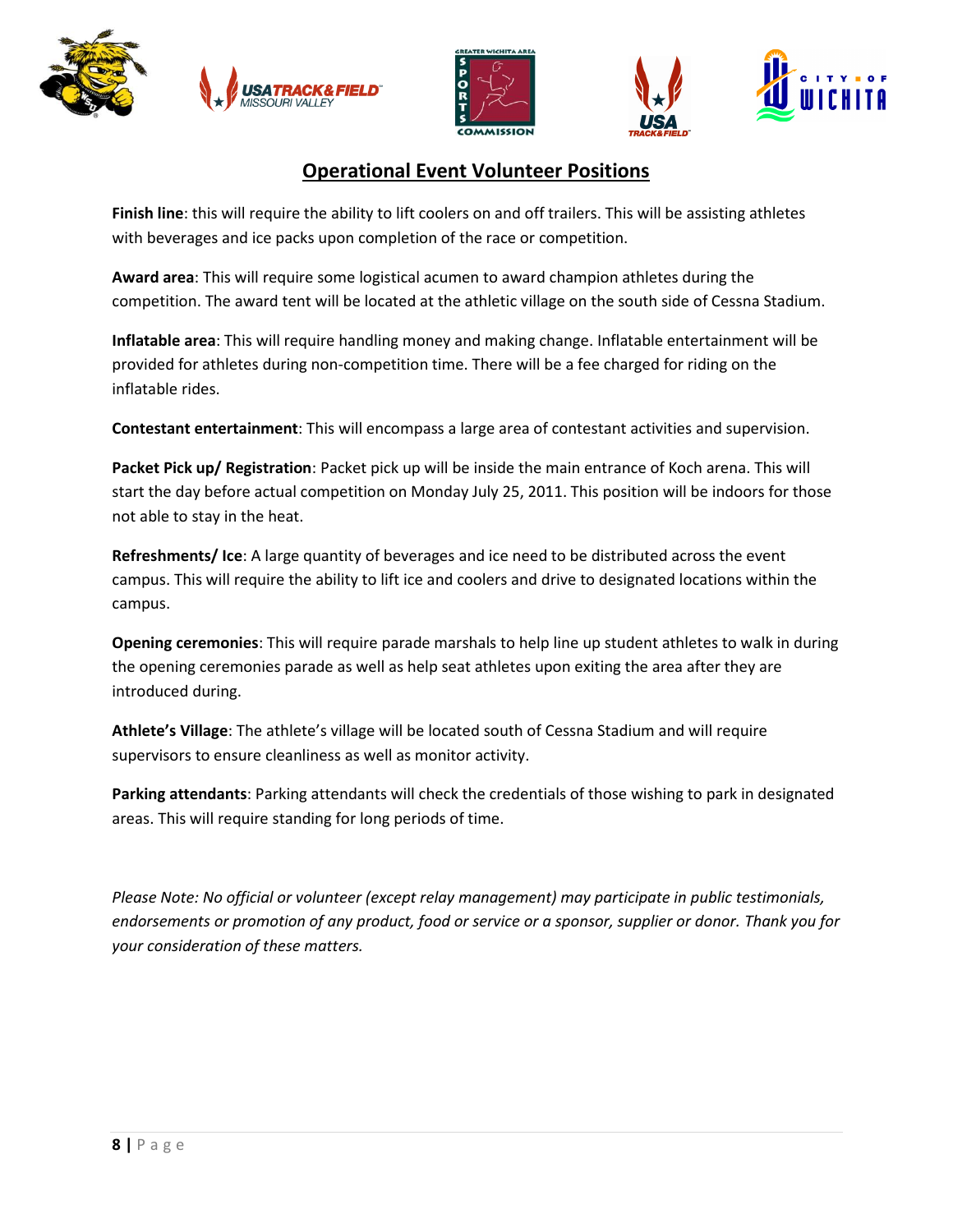







#### **Volunteer Application Form 2011 USATF National Junior Olympic Track & Field Championships July 26th - July 31st, 2011 Cessna Stadium, Wichita State University**

| PART A. Please PRINT or TYPE all information - Application must be received on or before July 15, 2011                                                                                                                         |                                                                                    |                       |
|--------------------------------------------------------------------------------------------------------------------------------------------------------------------------------------------------------------------------------|------------------------------------------------------------------------------------|-----------------------|
| NAME: NAME:<br>First                                                                                                                                                                                                           | Middle                                                                             | Last                  |
|                                                                                                                                                                                                                                |                                                                                    |                       |
| CITY: the contract of the contract of the contract of the contract of the contract of the contract of the contract of the contract of the contract of the contract of the contract of the contract of the contract of the cont |                                                                                    | STATE: ZIP CODE:      |
|                                                                                                                                                                                                                                |                                                                                    | (Enter 5 or 9 Digits) |
| Telephone: ( )                                                                                                                                                                                                                 |                                                                                    |                       |
| E-MAIL ADDRESS: Example 20 and the set of the set of the set of the set of the set of the set of the set of the set of the set of the set of the set of the set of the set of the set of the set of the set of the set of the  |                                                                                    |                       |
|                                                                                                                                                                                                                                | (A valid email address is required as most communications will be sent via email.) |                       |

PART B. *Please indicate the category in which you would like to volunteer. Assignments will be made as registrations are received.*

| <b>Track Events</b>               | <b>General Event Volunteer Positions</b>     |
|-----------------------------------|----------------------------------------------|
| Field Events                      | <b>Operational Event Volunteer Positions</b> |
| <b>Registration/Packet Pickup</b> | Other: (Please Specify)                      |

Note:

*Please notate any physical limitations your may have so we can place you where you are most comfortable. (Ex. Prosthetics, hip, knee or back problems, etc.)* 

Limitations:

|                                                                                             | <b>Part C:</b> Please indicate the days and shift for which you can work. I can work on:                                  |  |  |  |  |         |
|---------------------------------------------------------------------------------------------|---------------------------------------------------------------------------------------------------------------------------|--|--|--|--|---------|
| <b>Morning Shift:</b> (8am-11am/ Report to volunteer tent at 7:30am)                        |                                                                                                                           |  |  |  |  |         |
|                                                                                             | Monday ____________ Tuesday____________ Wednesday_________ Thursday _________ Friday _________Saturday________            |  |  |  |  |         |
| July 25                                                                                     |                                                                                                                           |  |  |  |  | July 31 |
| Mid-Day Shift: (11am- 3 pm/ Report to volunteer tent at 10:30 am)                           |                                                                                                                           |  |  |  |  |         |
|                                                                                             | Monday ___________Tuesday____________Wednesday________Thursday _________Friday ________Saturday___________Sunday_________ |  |  |  |  |         |
| July 25                                                                                     |                                                                                                                           |  |  |  |  | July 31 |
| <b>Afternoon Shift:</b> (3pm- 6pm/ Report to volunteer tent at 2:30pm)                      |                                                                                                                           |  |  |  |  |         |
|                                                                                             | Monday ___________Tuesday____________Wednesday________Thursday _________Friday ________Saturday__________Sunday_________  |  |  |  |  |         |
| July 25                                                                                     |                                                                                                                           |  |  |  |  |         |
| All Shifts: ___________(I am available any time for assignment)                             |                                                                                                                           |  |  |  |  |         |
| A t-shirt will be provided for all volunteers working the event, please indicate your size: |                                                                                                                           |  |  |  |  |         |
|                                                                                             | My shirt size is ___ S ___ M ___ L ___ XL ___ XXL ___ XXXL Men's Women's (circle one)                                     |  |  |  |  |         |
|                                                                                             |                                                                                                                           |  |  |  |  |         |
| $9$   Page                                                                                  |                                                                                                                           |  |  |  |  | Over    |